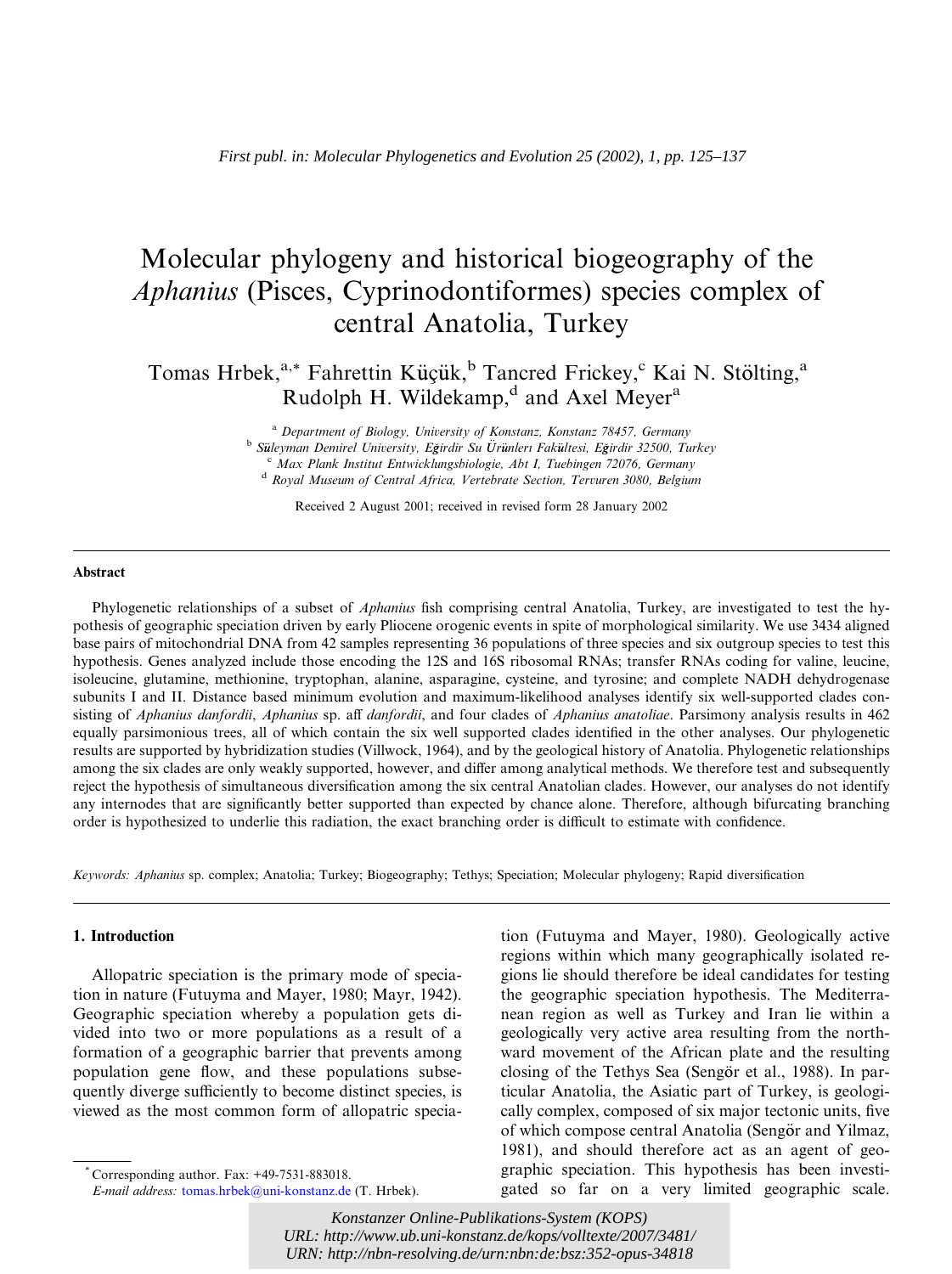Weisrock et al. (2001) investigated the geographic diversification of the Mertensiella luschani complex of salamanders within one of these tectonic units, the southwestern section of the Menderez–Taurus block of Turkey, finding up to 7 million year divergence among populations within this region. These results are well collaborated by the geological history of the southwestern section of the Menderez–Taurus block, which predicts 5–10 million year divergence (Waldron, 1984). However, to date no studies have tested the effects of the conglomeration of the six main geological blocks comprising present-day Anatolia on more widespread Anatolian fauna or flora. We therefore investigate the phylogenetic relationships and the timing of amongclade divergence events of the Aphanius anatoliae species complex of Anatolia.

The center of diversity of the killifish genus *Aphanius* (Order: Cyprinodontiformes) is in Turkey (Wildekamp et al., 1999). Of the 14 described species in the genus, six species and four subspecies comprising two major clades (Hrbek and Meyer, 2002) occur in Anatolia. Other species inhabit the greater Mediterranean realm, periphery of the Red Sea, the Arabian Sea, and the Persian Gulf, and inland basins of Iran. Within central Anatolia, three species occur (Fig. 1). The typical habitats of Aphanius in this region are springs, small creeks, and marshes. A. danfordii is present in the whole of the Kızılırmak and the lower Yesilırmak River drainages and the Develi Depression (Fig. 1, Region I). Aphanius sp. aff. danfordii (Wildekamp et al., 1999) is found in the upper Sakarya River drainage and areas surrounding Lake Cavuscu; the Haymana basin (Fig. 1, Region II). The third species, Aphanius anatoliae, has the widest distribution, shows the greatest morphological diversity, and lives in the largest range of habitat types. In the northwestern portion of its distribution, A. anatoliae is found in the Büyük–Menderez River drainage (Fig. 1, Region V); in the eastern portion of its distribution, it is found in creeks and springs of the Tuzgölü basin (Fig. 1, Region III), while in the southwestern portion of its distribution, it is found predominantly in springs and marshes of small isolated inter-montane basins (Fig. 1, Regions IV and VI). The southwest region also contains large lakes inhabited by populations of A. anatoliae, some of which have evolved distinct limnetic phenotypes, i.e., fusiform phenotypes adapted to open-water environments (Fig. 1, Region IV). With the exception of the limnetic populations from Region IV, all other populations and species show remarkably little morphological differentiation within and among populations. The sister species to this clade is A. asquamatus, which occurs only in Lake Hazer, eastern Turkey (Hrbek and Meyer, 2002; Wildekamp et al., 1999). Distribution and sampling localities are shown in Fig. 1.

Villwock (1964) was the first to conduct a comprehensive study of the relationships of Anatolian members of the genus Aphanius by means of hybridization, building upon earlier taxonomic and systematic studies of Kosswig (1953, 1956). Hybridization experiments with endemic Anatolian populations resulted in the division of the populations into three groups named Kızılırmak, central Anatolian, and southwest Anatolian (Villwock, 1964). The Kızılırmak group was reproductively isolated from the central Anatolian and southwest Anatolian groups; the central Anatolian and the southwest Anatolian groups showed partial reproductive isolation. Villwock (1964) concluded that the Kızılırmak River group represented a distinct and valid species A. chantrei, later synonymized with A. danfordii by Wildekamp et al. (1999). Both the central and southwest Anatolian groups were placed into A. anatoliae, in spite of showing partial reproductive isolation. Villwock (1964) also investigated the relationships of the Lake Cavuscu population (called Ilgin population in Villwock, 1964) to other Aphanius populations. In spite of being reproductively isolated from all other populations, the only exception being Ilgin  $\times$  Obruk cross that resulted in F2 larval mortality, the Lake Cavuscu fish were included in A. anatoliae. The assignment of the Lake Cavuscu fish to  $A$ . anatoliae was conservative, since no other related populations were available for comparison at the time of Villwock's (1964) study. However, based on recent collections, additional populations of this group are known from numerous areas of the upper Sakarya River drainage system, suggesting that this group is likely to represent another reproductively isolated lineage.

Based on Villwock's (1964) studies, it appears that central Anatolia is inhabited by at least four reproductively isolated groups, which occupy distinct geological units (Sengör and Yilmaz, 1981), but are morphologically very similar. The study of relationships among the three central Anatolian species and their populations therefore provides an excellent opportunity for investigating historical biogeography of the Anatolian region. To test the role of Anatolian geologic events as agents of diversification, we analyze mitochondrial DNA data of 36 central Anatolian Aphanius populations, including all known species and relevant geographic regions in which these populations occur (Fig. 1).

## 2. Materials and methods

#### 2.1. Selection of outgroup and ingroup taxa

To investigate phylogenetic relationships among the central Anatolian species of Aphanius, we chose all known species represented by 36 populations (A. anatoliae-27 populations; A. sp. aff. danfordii—5 populations; and A. danfordii—4 populations) spanning all known geographic regions of occurrence. We chose the sister group Aphanius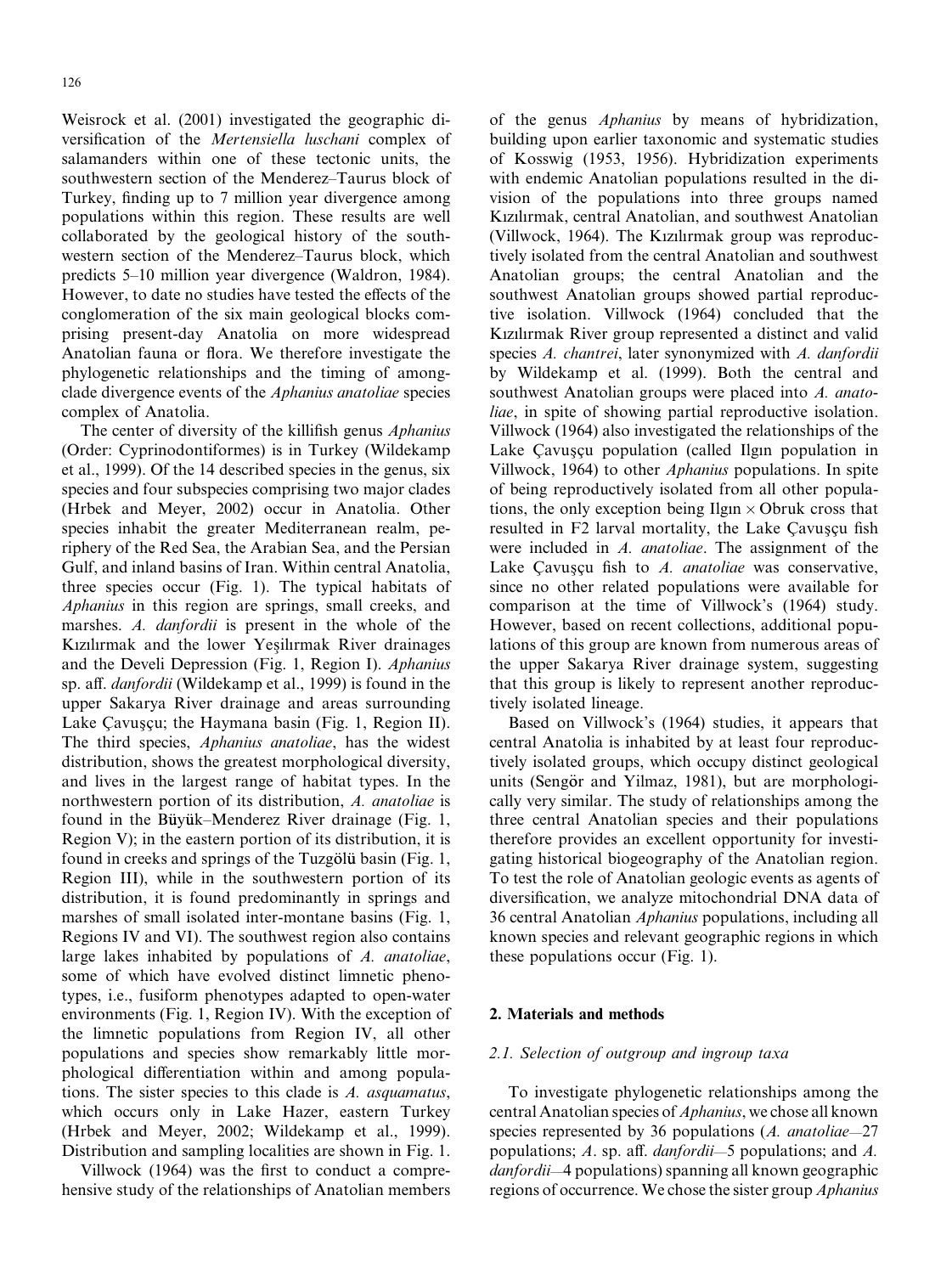

Fig. 1. Distribution area of the killifishes of the genus Aphanius. Localities included in this study are marked by species specific symbols. Roman numerals correspond to: I—Kizilirmak drainage clade/region; II—Haymana basin clade/region; III—Tuzgölü basin clade/region; IV—Lakes District clade/region; V—Büyük–Menderez drainage clade/region; and VI—Southwestern clade/region. The ?\* corresponds to the internal basin of Lakes Eber and Aksehir and ?' to Lake Gölhisar of the Dalaman River basin whose Aphanius populations have recently gone extinct, but may have represented distinct clades. Region I is part of the Kirsehir block; regions IV and VI are part of the Taurus–Menderez block; region II lies at the periphery of the Sakarya continent; region III forms an internal basin between the Kirsehir block, the Taurus–Menderez block, and the Sakarya continent; and region V lies at the junction of the Taurus–Menderez block and the Sakarya continent (see Fig. 5). Region II contains Lake Çavuşçu, southern most locality; region III contains Lake Beyşehir drained by River Çarşamba, eastern most lake; and region IV contains Lakes Eğirdir, Burdur, Yarişlı, Aci, and Salda from east to west, respectively.

asquamatus from Lake Hazer, eastern Turkey, and more distantly related species including Aphanius fasciatus (from Adana, Turkey), Aphanius sophiae (from Shiraz, Iran), Aphanius vladykovi (from Boldaji, Iran), Aphanius  $iberus$  (from Santa Pola, Spain), and A. apodus (from A $\overline{a}$ n M'Lila, Algeria) as outgroups. The chosen outgroups represent the closest outgroups from the western clade of Aphanius (Hrbek and Meyer, 2002). Table 1 lists species and populations used in the study, as well as the GenBank accession numbers.

# 2.2. Laboratory protocols

Total genomic DNA was extracted from muscle tissue of the right caudal peduncle of specimens preserved in 95% ethanol. Muscle tissue was dissolved and digested with a proteinase K/SDS solution, followed by phenol and chloroform extraction, the addition of 5 M NaCl followed by 70% ethanol precipitation of DNA product.

Polymerase chain reaction (PCR) amplification was performed on total genomic DNA. Negative controls were performed for all reactions. The temperature pro-

file for the 30-cycle amplification reaction consisted of denaturation at 94 °C for 35s, annealing at 50 °C for 35 s, and extension at  $72^{\circ}$ C for 90 s per cycle. The resulting products were evaluated on a 1% agarose gel and then purified with Qiagen spin-columns. Amplified mtDNA segments were sequenced from both the  $5'$  and 3' ends. Sequencing reactions followed standard Perkin– Elmer Big Dye sequencing protocol for double-stranded cycle sequencing reactions. Sequences were determined on a Perkin–Elmer ABI 3100 automatic DNA sequencer. Amplification and sequencing primers were previously published in Hrbek and Meyer (2002). The mtDNA region analyzed includes the 3' half of the 12S  $rRNA$ , the t $RNA<sup>Val</sup>$ , and the 5<sup>'</sup> end of the 16S rRNA; a second contiguous segment consists of the 3' end of the 16S rRNA, tRNA<sup>Leu</sup>, the genes encoding the NADH dehydrogenase subunit 1, tRNA<sup>Ile</sup>, tRNA<sup>Gln</sup>, tRNA<sup>Met</sup>, NADH dehydrogenase subunit 2, tRNA<sup>Trp</sup>, tRNA<sup>Ala</sup>,  $tRNA<sup>Cys</sup>$ ,  $tRNA<sup>Tyr</sup>$ , the 3' end of the subunit 1 of cytochrome  $c$  oxidase, and including the replication origin for the light strand  $(O_L)$  between the tRNA<sup>Asn</sup> and tRNACys genes. At least two individuals per population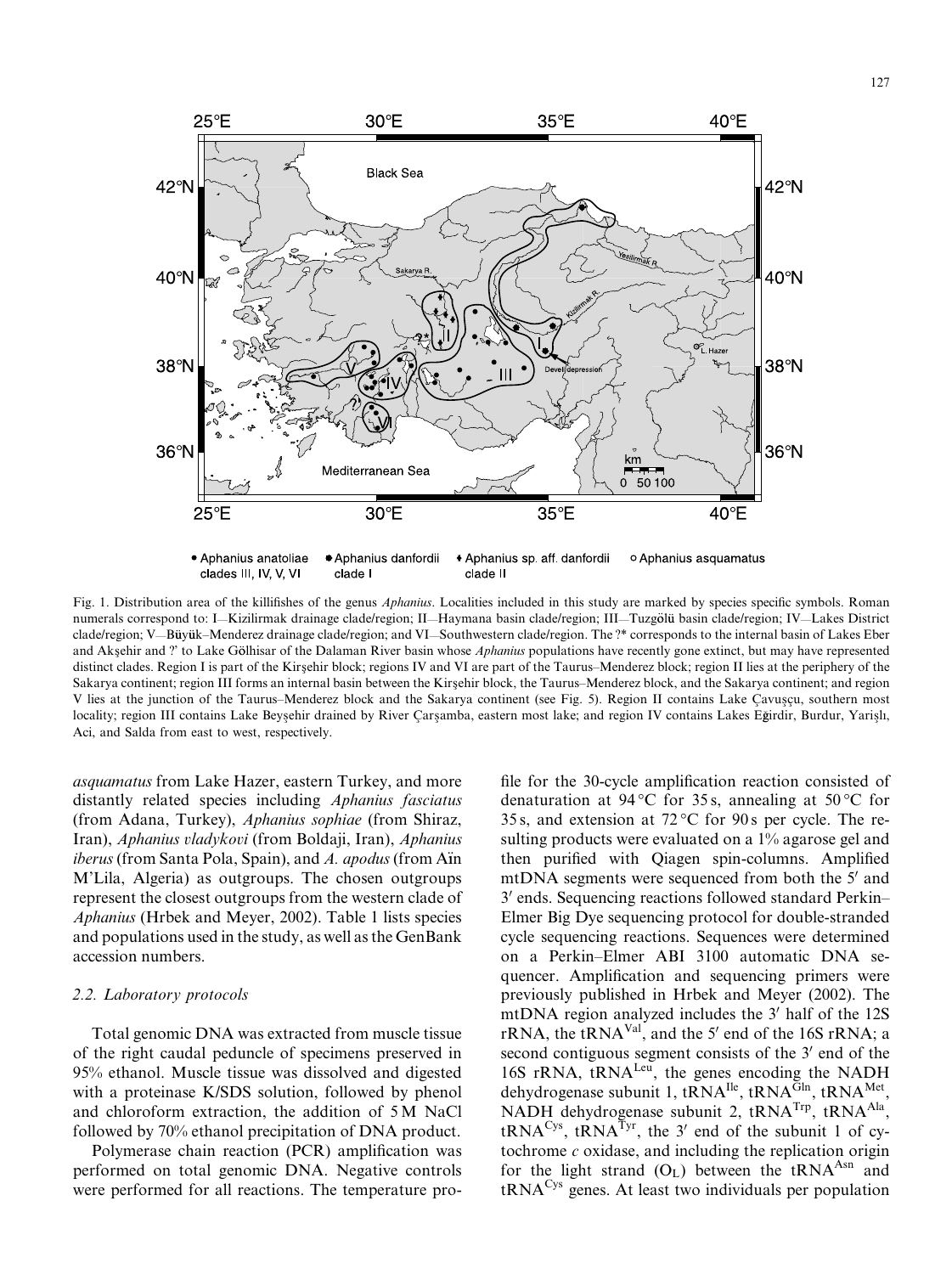| 128 |
|-----|
|-----|

Table 1 Species and localities included in this study

| Species                              | Population                      | Clade              | GenBank Accession Nos. |
|--------------------------------------|---------------------------------|--------------------|------------------------|
| Aphanius anatoliae splendens         | Lake Salda                      | IV                 | AF451623, AF451659     |
| Aphanius anatoliae sureyanus         | Lake Burdur                     | IV                 | AF451624, AF451660     |
| Aphanius anatoliae transgrediens (1) | Lake Aci (spring 1)             | IV                 | AF451625, AF451661     |
| Aphanius anatoliae transgrediens (2) | Lake Aci (spring 5)             | IV                 | AF451626, AF451662     |
| Aphanius anatoliae transgrediens (3) | Lake Aci (spring 6)             | IV                 | AF451627, AF451663     |
| Aphanius anatoliae anatoliae (1)     | Pínarbaşí near Kemer            | IV                 | AF451628, AF451664     |
| Aphanius anatoliae anatoliae (2)     | Düğer near Burdur               | IV                 | AF451629, AF451665     |
| Aphanius anatoliae anatoliae (3)     | Karapínar near Yeşilova         | IV                 | AF451630, AF451666     |
| Aphanius anatoliae anatoliae (4)     | Lake Eğirdir at Karaot          | IV                 | AF451631, AF451667     |
| Aphanius anatoliae anatoliae (5)     | Lake Eğirdir at Akkeçili        | IV                 | AF451632, AF451668     |
| Aphanius anatoliae anatoliae (6)     | Eumeneia springs near Isıklı    | $\mathbf V$        | AF451633, AF451669     |
| Aphanius anatoliae anatoliae (7)     | Lake Isıklı near Beydilli       | V                  | AF451634, AF451670     |
| Aphanius anatoliae anatoliae (8)     | Akçay near Nazilli              | $\mathbf{V}$       | AF451635, AF451671     |
| Aphanius anatoliae anatoliae (9)     | Karakuyu wetland near Dinar     | $\mathbf V$        | AF451636, AF451672     |
| Aphanius anatoliae anatoliae (10)    | Güneşli near Eşmekaya           | $\rm III$          | AF451637, AF451673     |
| Aphanius anatoliae anatoliae (11)    | Insuyuköyü near Cihanbeyli      | $\rm III$          | AF451638, AF451674     |
| Aphanius anatoliae anatoliae (12)    | Baltalin near Kulu              | Ш                  | AF451639, AF451675     |
| Aphanius anatoliae anatoliae (13)    | Göyazı near Cihanbeyli          | III                | AF451640, AF451676     |
| Aphanius anatoliae anatoliae (14)    | Yenikent near Aksaray           | $\rm III$          | AF451641, AF451677     |
| Aphanius anatoliae anatoliae (15)    | Eflatun Pínarí near Beyşehir    | $\rm III$          | AF451642, AF451678     |
| Aphanius anatoliae anatoliae (16)    | Thaliye Canal near Sulamasi     | Ш                  | AF451643, AF451679     |
| Aphanius anatoliae anatoliae (17)    | Lake Beyşehir at Beyşehir       | III                | AF451644, AF451680     |
| Aphanius anatoliae anatoliae (18)    | Erler near Konya                | $\mathop{\rm III}$ | AF451645, AF451681     |
| Aphanius anatoliae anatoliae (19)    | Akkaya dam near Niğde           | $\rm III$          | AF451646, AF451682     |
| Aphanius anatoliae anatoliae (20)    | Lake Avlan near Elmalı          | VI                 | AF451647, AF451683     |
| Aphanius anatoliae anatoliae (21)    | Kırkpınar near Kortuteli        | VI                 | AF451648, AF451684     |
| Aphanius anatoliae anatoliae (22)    | Sögüt near Kortuteli            | VI                 | AF451649, AF451685     |
| Aphanius sp. aff. danfordii (1)      | Imamoglu creek near Hacıfakılı  | $\mathbf{I}$       | AF451650, AF451686     |
| Aphanius sp. aff. danfordii (2)      | Lake Çavuşçu                    | $\mathbf{I}$       | AF451651, AF451687     |
| Aphanius sp. aff. danfordii (3)      | Küçükhasan near Çeltik          | $\mathbf{I}$       | AF451652, AF451688     |
| Aphanius sp. aff. danfordii (4)      | Pínarbasí near Celtik           | $\mathbf{H}$       | AF451653, AF451689     |
| Aphanius sp. aff. danfordii (5)      | Salihler near Emirdağ           | $\mathbf{I}$       | AF451654, AF451690     |
| Aphanius danfordii (1)               | Soysali by Sultan Swamps        | $\mathbf I$        | AF451655, AF451691     |
| Aphanius danfordii (2)               | Kızılırmak River delta          | $\bf{I}$           | AF451656, AF451692     |
| Aphanius danfordii (3)               | Gözler by Kirşehir              | $\bf{I}$           | AF451657, AF451693     |
| Aphanius danfordii (4)               | Karpuzatan by Kayseri           | $\mathbf I$        | AF451658, AF451694     |
| Aphanius asquamatus                  | Lake Hazer, Turkey              |                    | AF449306, AF449368     |
| Aphanius fasciatus                   | Lake Bafa, Turkey               |                    | AF449310, AF449372     |
| Aphanius sophiae                     | Lake Maharloo near Shiraz, Iran |                    | AF449314, AF449376     |
| Aphanius vladydovi                   | Boldaji basin, Iran             |                    | AF449315, AF449377     |
| Aphanius iberus                      | Santa Pola, Spain               |                    | AF449317, AF449379     |
| Aphanius apodus                      | Aïn M'Lila, Algeria             |                    | AF449323, AF449385     |

All ingroup species and populations are from Turkey. GenBank accession numbers are listed for the 12S, and then the ND1 and ND2 fragments, respectively.

were completely sequenced to assure that individuals were representative of their populations; however, only one randomly selected individual was used in analyses, since individuals were identical or differed by only a few base pairs.

#### 2.3. Data analysis

Homologous protein-coding regions (ND1, ND2) were aligned manually and confirmed by translating DNA data into amino acid sequences in BioEdit (Hall, 1999). Alignments of ribosomal and transfer RNAs were constructed manually based on secondary structural models (Kumazawa and Nishida, 1993; Ortí and Meyer,

1997; Ortí et al., 1996). A total of 3434 alignable characters representing 36 populations of three ingroup and six outgroup taxa were scored; 1262 of these characters were variable and 933 were parsimony informative. Total sequence length ranged from 3443 to 3451 characters. We excluded the loop of the d-arm of the tRNA<sup>Cys</sup> and the loop of light-strand replication origin, since these regions were unalignable. All sequences were tested for an anti-G bias characteristic of the mitochondrial DNA genes, to confirm that we have collected genuine mitochondrial DNA data (Zhang and Hewitt, 1996). All sequence data have been deposited in GenBank (Table 1). A file with the aligned data is available directly from the first author at [www.cyprinodontiformes.org.](www.cyprinodontiformes.org)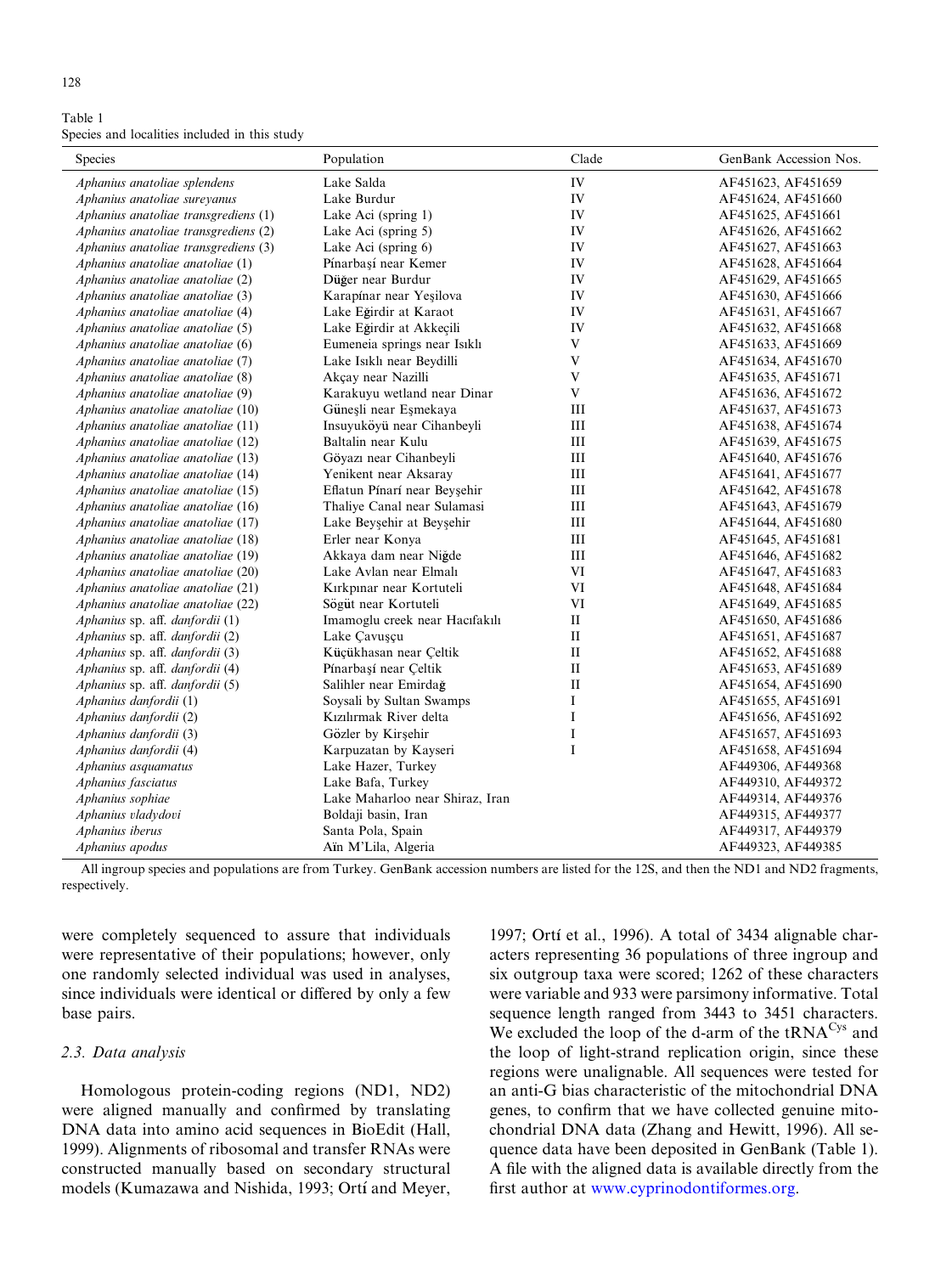Maximum parsimony based phylogenetic relationships were estimated using the program PAUP\* (Swofford, 2001) with 100 heuristic searches using random additions of sequences and implementing the tree bisection and reconnection (TBR) algorithm. Equal weight was given to all characters. Bootstrap resampling (Felsenstein, 1985a) was applied to assess support for individual nodes using 2000 bootstrap replicates with 10 random additions and TBR branch swapping.

Distance based minimum evolution phylogenetic relationships were estimated using the program TreeCon (Van de Peer and De Wachter, 1997). The Van de Peer and de Wachter model (Van de Peer et al., 1996) of molecular evolution was used, since it allows among site rate variation, and thus, is comparable to the HKY85 model (Hasegawa et al., 1985) with gamma distributed among site rate variation. Support for individual branches was estimated using 2000 bootstrap replicates.

Maximum likelihood based phylogenetic relationships were estimated using the program PAUP\* (Swofford, 2001) and implementing a full heuristic search of the tree space. The HKY85 model (Hasegawa et al., 1985) of evolution with rate heterogeneity, rates for variable sites assumed to follow the gamma distribution with shape parameter estimated by the maximum-likelihood method was used to arrive at the topology with the highest likelihood.

#### 2.4. Test for hard vs. soft polytomy

To evaluate whether a hard polytomy (simultaneous or nearly simultaneous branching from a common ancestral lineage) or a soft polytomy (successive branching of lineages that have relatively short internode length and thus are not well supported) exists in areas of the tree that have low branch support, we test the hypothesis that the best fully resolved tree is not significantly better supported than an unresolved phylogenetic tree (Kishino and Hasegawa, 1989; Templeton, 1983). We assume that lineages supported by bootstrap values of less than 70%, nodes which have confidence intervals of less than 95% (Hillis and Bull, 1993), are not supported with confidence. We collapse these nodes and test the resulting tree against the best fully resolved tree. Rejection of the null hypothesis of simultaneous branching will support the conclusion that short internode branch lengths represent a soft polytomy.

To investigate which internodes, if any, within the area of the soft polytomy are significantly better supported than expected by chance alone, we perform a randomization test to generate a null distribution of branch-support values (Bremer, 1994) and internode branch lengths against which we compare branch-support values (Bremer, 1994) and internode branch lengths computed from the best phylogenetic hypotheses (Felsenstein, 1985b; Jackman et al., 1999).

The assumption of this test is that we have a sufficient number of phylogenetically informative characters and the addition of more phylogenetically informative characters will not improve phylogenetic signal significantly (Graybeal, 1998; Hillis, 1996). Alternatively, we may need hundreds or thousands of additional informative characters to improve confidence in a particular node (Philippe et al., 1994); however, these data may be impractical or impossible to collect.

## 3. Results

#### 3.1. Phylogenetic relationships

We conduct three separate sets of analyses. The data are analyzed using maximum parsimony, minimum evolution, and maximum likelihood. The resulting phylogenies are largely congruent. The only significant differences observed among the three methods of analysis are the phylogenetic relationships among the six clades consisting of A. danfordii, A. sp. aff. danfordii, and four clades of A. anatoliae (Figs. 2-4). The clades correspond to geographically well-defined areas. Aphanius danfordii (Fig. 1, Clade I; Fig. 2) inhabits the Kızılırmak and Yesilırmak River drainages plus the Sultan swamps of the Develi depression, the southern most locality in Fig. 1, Clade I. The Develi depression is separated from the Kızılırmak River drainage by a volcanic mountain chain. Aphanius sp. aff. *danfordii* inhabits the Haymana basin, which includes the upper reaches of the Sakarya River as far south as Lake Cavuscu (Fig. 1, Clade II; Fig. 2). The four remaining clades comprise A. anatoliae from the Tuzgölü basin (Fig. 1, Clade III; Fig. 2), from the Lakes District (Fig. 1, Clade IV; Fig. 2), from the Büyük–Menderez River drainage (Fig. 1, Clade V; Fig. 2), and from the Southwest (Fig. 1, Clade VI; Fig. 2). The monophyly of these six central Anatolian Aphanius clades is well supported in all analyses; however, the phylogenetic relationships among these six clades are not strongly resolved, the bootstrap values of all internodes being less than 70%. Branch lengths among these six lineages are relatively short as well (Figs. 2 and 4).

The base pair composition (average  $A = 0.263$ ,  $C = 0.294$ ,  $G = 0.174$ ,  $T = 0.269$ ) shows anti-G bias characteristic of mitochondrial genes but not of nuclear genes (Zhang and Hewitt, 1996). The data show no saturation, even in third positions of ND1 and ND2 genes. Uncorrected pairwise sequence divergence among the six major clades ranges from 7.4% to 9.2%. Our data also contain large number of informative characters, both with the ingroup, and between the outgroup and the ingroup. The number of parsimony informative characters (933) was more than 22 times the number of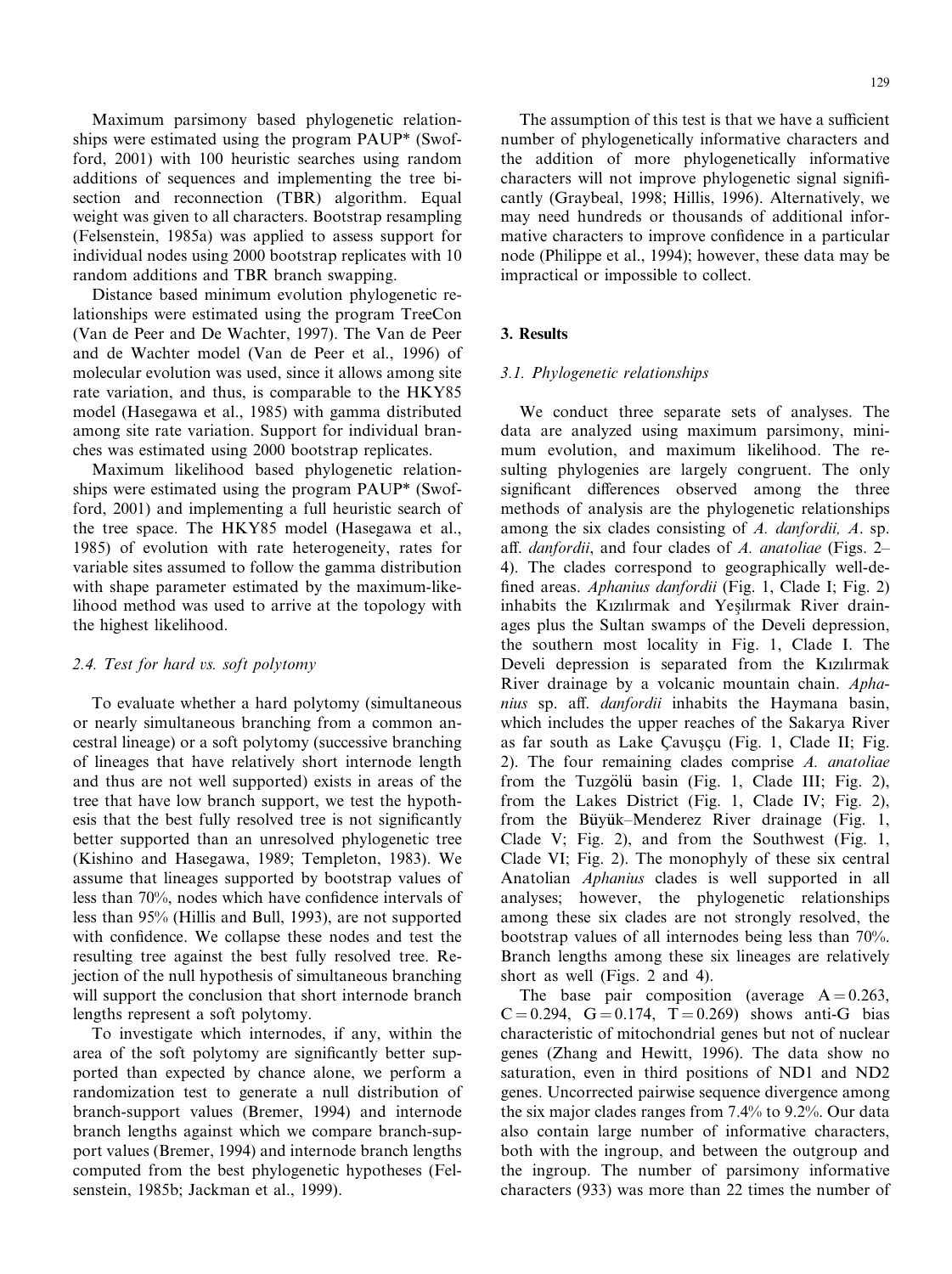

Fig. 2. Minimum evolution estimate of the phylogenetic relationships of the genus Aphanius;  $ME = 0.93343$ . Values above branches indicate bootstrap values based on 2000 replicates. Numbers after specific names refer to geographic locations listed in Table 1 from which the specimens originate. Clade designations are indicated by labeled bars and correspond to clades in Fig. 1. Drawings portray representative members of given populations or species.

taxa (42) sampled. Of the 933 parsimony informative characters, the data contain 219 parsimony informative characters that span the internodes among the six main central Anatolian clades; thus, we have nearly 35 times as many characters as clades.

#### $3.2.$  Hard polytomy vs. soft polytomy

To test whether the branching pattern among these six lineages supports the hypothesis of a hard polytomy, we compare the strict consensus of the most parsimo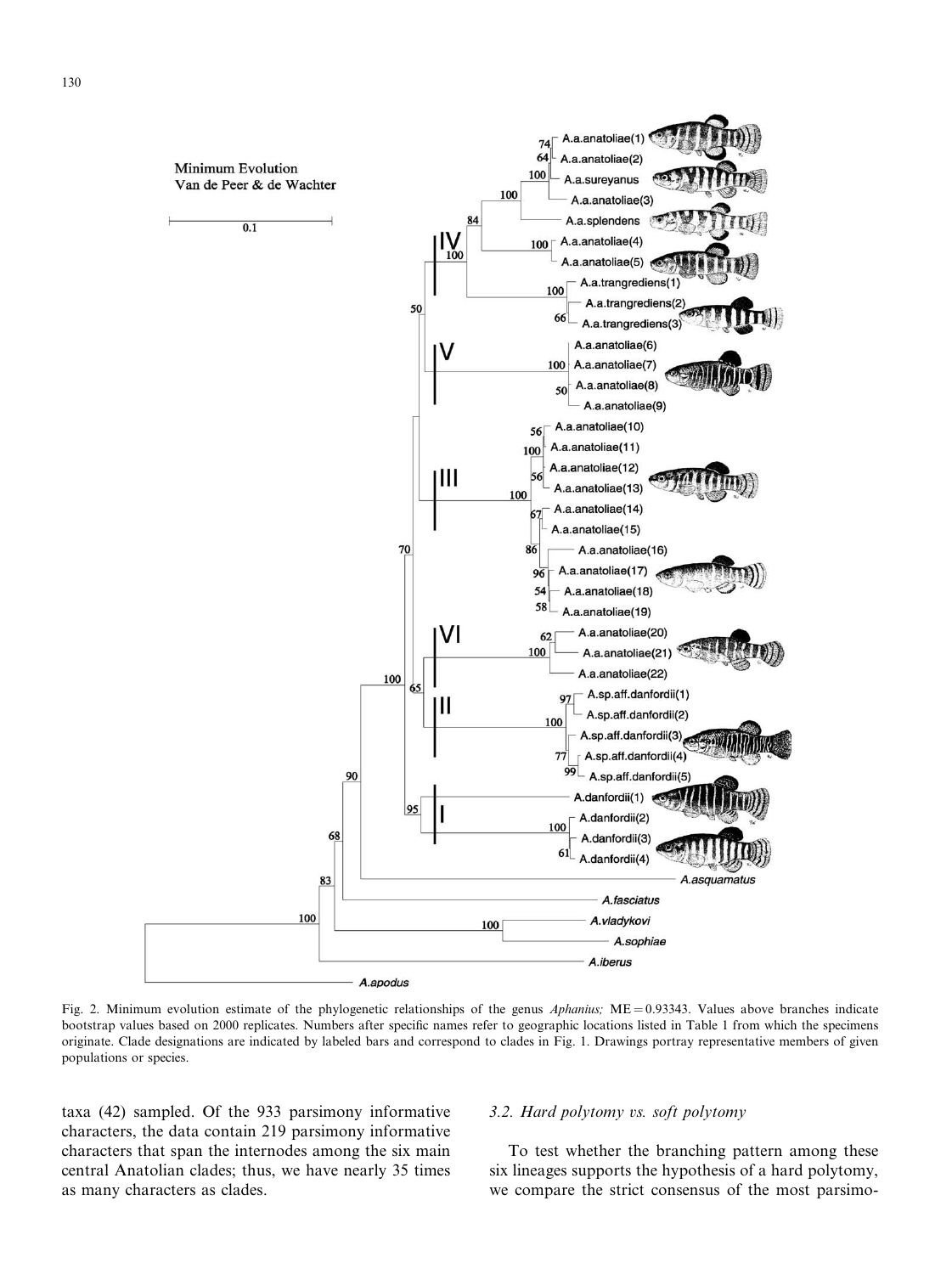Maximum Parsimony A a sureyanus 71 Consensus of 464 trees A a anatoliae(3) 1 100  $\overline{24}$ A a anatoliae(1) 80 100 A a anatoliae(2) 15 67 A a splendens I٧ A a anatoliae(4) 100  $100$  $\overline{48}$ A a anatoliae(5)  $\overline{27}$ A.a.trangrediens(3) 100 A.a.trangrediens(2) 69 A a trangrediens(1) A sp aff danfordii(5) 99  $\overline{2}$  $\overline{\mathbf{a}}$ A sp aff danfordii(4) A sp aff danfordii(3)  $100$ 90 A sp aff danfordii(2) 93  $\overline{\boldsymbol{\lambda}}$ A sp aff danfordii(1)  $\overline{2}$ VI A a anatoliae(20)  $52$ 3  $\overline{2}$ A a anatoliae(22) 100 84 A a anatoliae(21) A a anatoliae(9) V 3 A a anatoliae(8) 100 A a anatoliae(7) 92 A a anatoliae(6) ٥ A a anatoliae(19) 73 A a anatoliae(18) 83 A a anatoliae(17) 5 75 A a anatoliae(16)  $\overline{2}$ 83 A a anatoliae(15)  $\overline{5}$ Ш A.a.anatoliae(14) 99 100 A a anatoliae(13) 20  $\overline{67}$ A a anatoliae(12) 79  $\overline{2}$ A a anatoliae(11) A a anatoliae(10) 62 A.danfordii(4)  $\overline{2}$ 100 A.danfordii(3) 100 88 A.danfordii(2) A.danfordii(1) 71 9 A.asquamatus A.vladykovi  $100$  $91$ A.sophiae A.fasciatus A.iberus A.apodus

Fig. 3. Maximum parsimony estimate of the phylogenetic relationships of the genus Aphanius; TL = 3411, CI = 0.529. Values above branches indicate bootstrap values based on 2000 replicates. Values below branches refer to Bremer branch-support values. Numbers after specific names refer to geographic locations listed in Table 1 from which the said specimens originate.

nious phylogenetic trees with the same strict consensus of the most parsimonious phylogenetic trees where the phylogenetic relationship among the six Anatolian clades is left completely unresolved tree using the Wilcoxon signed-rank test (Templeton, 1983). We also compare the best phylogenetic hypotheses obtained under minimum evolution and maximum-likelihood criteria using the Kishino–Hasegawa test (Kishino and Hasegawa, 1989). Both the Wilcoxon signed-rank test as well as the Kishino–Hasegawa test reject the hypothesis of a hard polytomy (MP: Templeton test  $z = 9.79$ ,  $p = 0.0001$ ; ME: Kishino–Hasegawa test  $t = 11.98$ ,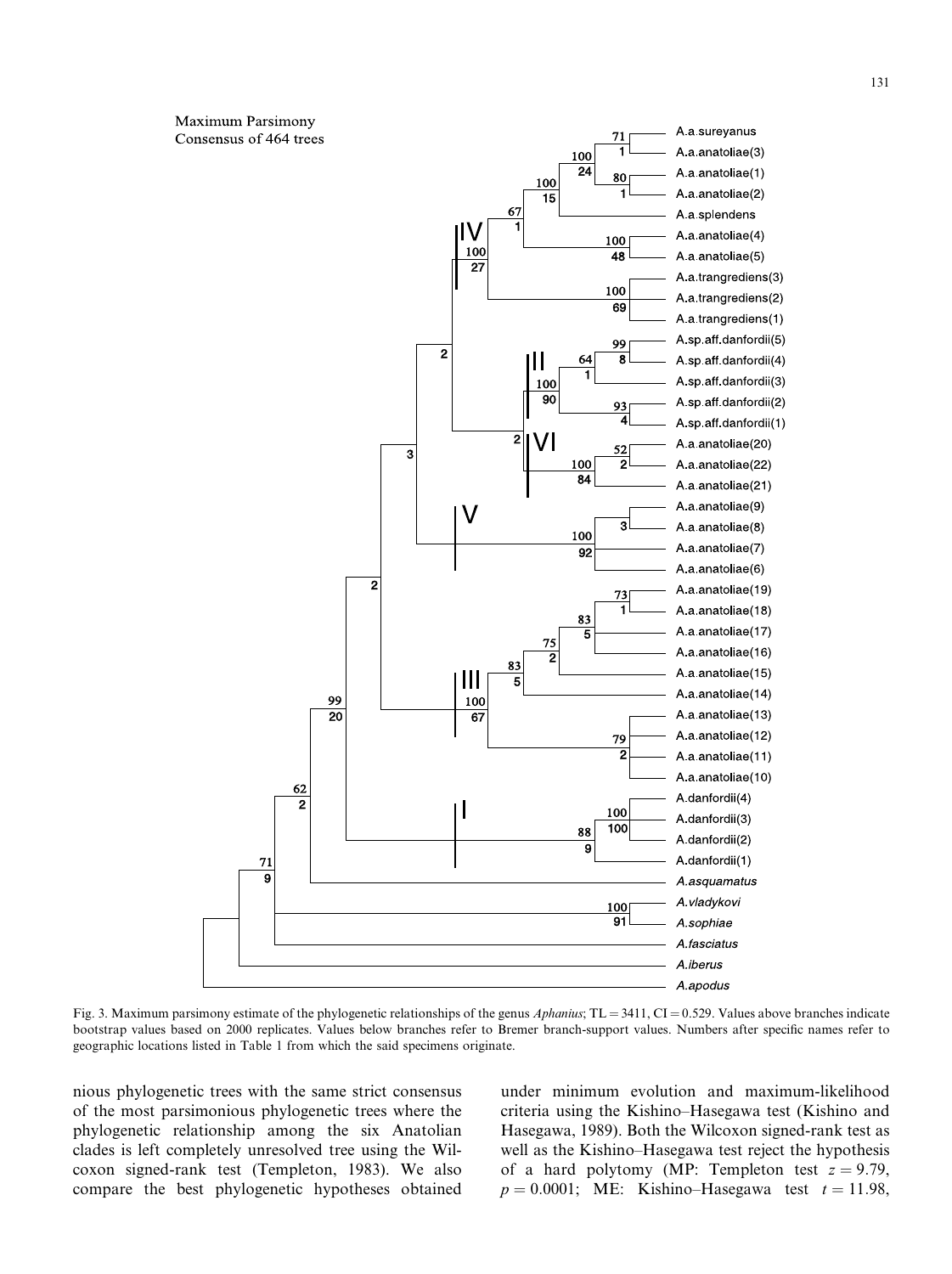

Fig. 4. Maximum-likelihood estimate of the phylogenetic relationships of the genus Aphanius based on TBR rearrangements of the best maximumlikelihood topology. For the HKY85 model, transition/transversion ratio was calculated at 3.733, the shape parameter alpha equals 0.701, and the proportion of invariable sites is 0.464;  $-\ln = 20319.303$ . Numbers after specific names refer to geographic locations listed in Table 1 from which the said specimens originate.

 $p < 0.0001$ ; ML: Kishino–Hasegawa test  $t = 10.53$ ,  $p < 0.0001$ ). We therefore test which internodes, if any, within the area of the soft polytomy are significantly better supported than expected by chance alone.

We reduce the original data set into a subset containing one outgroup  $(A.$  asquamatus) and one randomly chosen taxon from each of the six central Anatolian Aphanius lineages, thus, creating a data set containing seven taxa. Based on this new subset, we generate 1000 random data sets by permuting the characters of the ingroup. We also simulate 1000 new data sets based on maximum-likelihood parameters obtained from the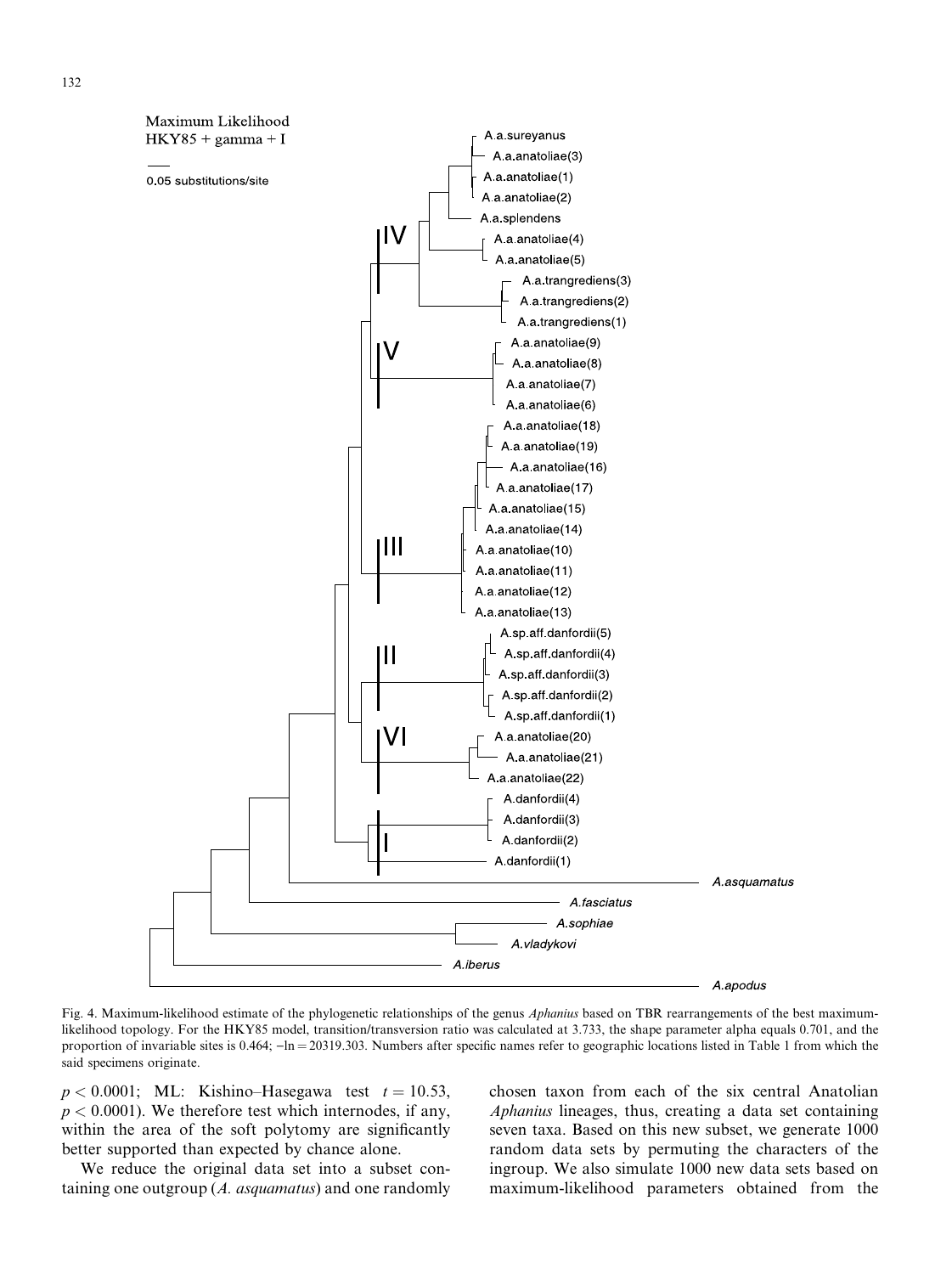reduced data set assuming completely unresolved topology using the program Seq-Gen (Rambaut and Grassly, 1997). Phylogenetic relationships are estimated from the randomized and simulated data sets as above. The taxa of the resulting trees are subsampled to include the most nested three member clade and its most distant ingroup relative (Felsenstein, 1985b; Jackman et al., 1999). Metrics in the form of branch-support values (Bremer, 1994) and internode branch lengths are computed. Null distributions of the metrics are generated and metrics obtained from the original data set are compared to the null distribution; 95% cut-off, two-tailed tests are used. Specific tests conducted are as follows:

1. Maximum parsimony: We conduct a Bremer branch-support analysis (Bremer, 1994) of the randomized data set testing the null hypothesis of no significant difference in branch-support values between the randomized and the original data set. The 95% branchsupport value cut-off is 10. None of the nodes in question show significantly better support than expected by chance alone based on this criterion.

2. Maximum parsimony, minimum evolution, and maximum likelihood: We conduct an internode branchlength analysis of both the randomized (MP and ME) and the simulated (ML) data sets, testing the null hypothesis of no significant difference in internode branchlengths between random and simulated data sets and the original data set. The 95% branch-length value cut-offs for the randomized and the simulated data sets are 59 and 62 steps, respectively. Based on this analysis, no branch is considered to be significantly better supported than expected by chance alone.

Based on our results, it appears that although central Anatolian Aphanius have undergone rapid diversification, the diversification was not simultaneous. The hypothesis of a simultaneous diversification is significantly less well supported than the best fully resolved phylogeny. However, none of the internodes spanning the diversification of the six main Anatolian clades are significantly better supported than expected by chance alone. Therefore, although sequential branching order is hypothesized to underlie this radiation, the correct estimation of the actual branching order is difficult to infer and may remain so even with the addition of more data (Philippe et al., 1994).

#### 4. Discussion

# 4.1. Molecular evolution of central Anatolian Aphanius species

Six major lineages are identified within central Anatolian Aphanius. Subsampling using four-taxon combinations suggests that these six lineages diverged relatively rapidly in time, i.e., are of similar but not of identical age, since we reject the hypothesis of simultaneous or near simultaneous diversification of these six lineages. Uncorrected pairwise sequence divergence ranges from 7.4% to 9.2%, suggesting a 11.5–14.1 million year separation among clades. A substitution rate of 0.64% pairwise sequence divergence per million years is calibrated against the separation of A. sirhani from A. dispar (Hrbek and Meyer, 2002). The six areas of distribution, the southwestern block (Fig. 1, Region VI), the Lakes District (Fig. 1, Region IV), the Büyük-Menderez River drainage (Fig. 1, Region V), the Tuzgölü basin (Fig. 1, Region III), the Haymana basin (Fig. 1, Region II), and the Kızılırmak and Yesilırmak River drainages plus the Sultan swamps of the Develi depression (Fig. 1, Region I) are monophyletic and monophyly of the groups is well supported. No exchange of individuals among these areas is observed and haplotype sharing among populations within clades is not observed. The only clades that show appreciable levels of divergence are the Lakes District and the Kızılırmak River drainage clades. Maximal divergence within the Lakes District clade is estimated to be 7.1 million years (4.6% pairwise sequence divergence), while the divergence of the Develi depression Aphanius population from the Kızılırmak River drainage populations is estimated to be 12.3 million years (7.9% pairwise sequence divergence). Relatively shallow divergence of populations in the Tuzgölü basin  $(1.3\%)$  and the Büyük– Menderez  $(0.1\%)$ , the Sakarya  $(1.0\%)$ , and the Kızılırmak (0.4%) River drainages suggests a much more recent isolation of populations.

The degree of intraspecific differentiation observed among lineages of A. *anatoliae* is unusually high for fish species (McCune and Lovejoy, 1998), and in general, for vertebrate groups (Avise and Walker, 1998). However, our results are in agreement with the works of Villwock (1958, 1964, 1966). Reproductive groups identified by Villwock (1964) form monophyletic groups in our analyses. Furthermore, there appears to be a correlation between the degree of genetic divergence and the degree of reproductive isolation; clades showing the greatest degree of pairwise genetic divergence also show the greatest degree of reproductive isolation and vice versa (Table 2). The distinct clades of A. anatoliae may therefore represent real species; however, this hypothesis will require additional testing.

# 4.2. Morphological evolution of central Anatolian Aphanius species

In contrast to molecular genetic variation, little morphological and color variation is present in central Anatolian *Aphanius* populations (Fig. 2). There are few diagnostic differences among species. The dark crossbars typical of central Anatolian species vary in thickness and number within and among the three Anatolian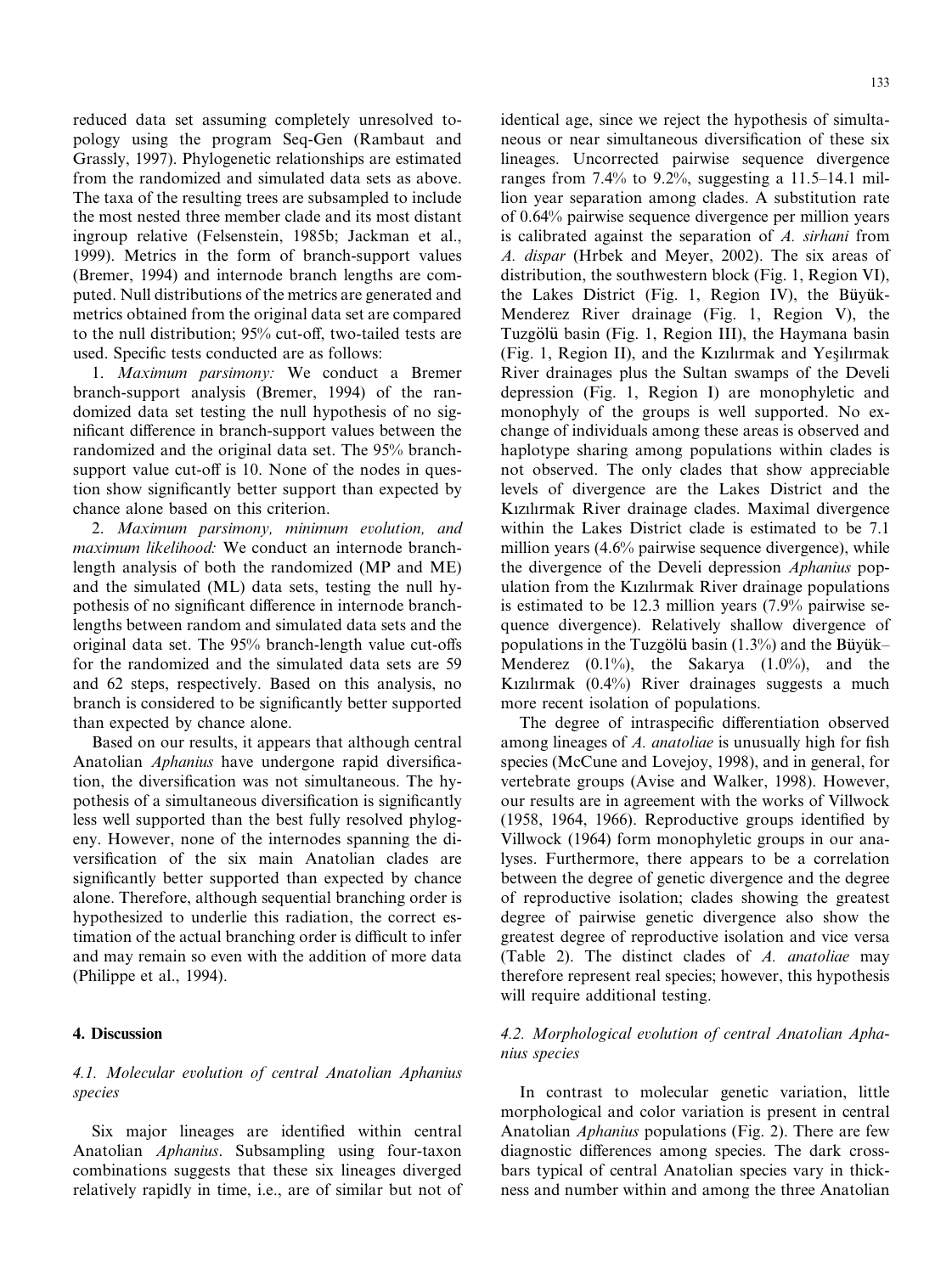$134$ 

Table 2 Species and their populations as defined by Villwock (1964) and the present work

| <b>Species</b>                  | Villwock (1964)         | Present work              |          |          |                |          |
|---------------------------------|-------------------------|---------------------------|----------|----------|----------------|----------|
| Aphanius danfordii $(I)$        | Kızılırmak group        | Kızılırmak drainage clade |          |          |                |          |
| Aphanius sp. aff danfordii (II) | Lake Cavuscu population | Haymana basin clade       |          |          |                |          |
| Aphanius anatoliae (III)        | Central Anatolian group | Tuzgölü basin clade       |          |          |                |          |
| Aphanius anatoliae (IV)         | Southwestern Anatolian  | Lakes District clade      |          |          |                |          |
|                                 | group                   |                           |          |          |                |          |
| Aphanius anatoliae $(V)$        |                         | Büyük-Menderez clade      |          |          |                |          |
| Aphanius anatoliae (VI)         |                         | Southwestern clade        |          |          |                |          |
|                                 |                         |                           |          |          |                |          |
|                                 |                         | $_{\rm II}$               | Ш        | IV       | V              | VI       |
|                                 |                         |                           |          |          |                |          |
|                                 |                         | Complete                  | Complete | Complete | $\overline{?}$ | $\Omega$ |
| Н                               | 0.09211                 |                           | Complete | Complete | ?              |          |
| Ш                               | 0.08358                 | 0.07769                   |          | Partial  |                |          |
| IV                              | 0.08917                 | 0.08002                   | 0.07445  |          |                |          |
| V                               | 0.08829                 | 0.08414                   | 0.07534  | 0.07649  |                |          |
| VI                              | 0.08711                 | 0.08002                   | 0.07975  | 0.07649  | 0.07885        |          |

The degree of genetic divergence between populations and degree of reproductive isolation as defined by Villwock (1964). Upper diagonal shows levels of reproductive isolation according to Villwock (1964) and lower diagonal shows uncorrected ''p'' pairwise genetic differentiation.

species, however. Aphanius sp. aff. danfordii possesses within and among populations relatively uniform, thin cross-bars that range in number from 13 to 19. Aphanius danfordii has thicker cross-bars that vary in thickness within and among populations and also range in number from 9 to 13. The most variable species is A. anatoliae, which differs within and among populations in cross-bar thickness and number, ranging from 5 to 14 cross-bars; however, no diagnostic differences appear to exist among the four major clades. Aphanius anatoliae also shows morphological differentiation in four populations. While its typical habitat consists of creeks, springs, or small wetlands in isolated inter-montane basins, numerous populations of the Lakes District region (Fig. 1, Region IV) also inhabit large lakes. In the bitter Lakes Salda, Burdur, Gölçük, and Aci, which have high magnesium salt content, A. anatoliae is the only native fish present; in these lakes, A. anatoliae has evolved distinct limnetic phenotypes. The limnetic populations do not form a monophyletic group, however, and are deeply nested within the nominal subspecies of A. anatoliae (Figs. 2–4); traditionally, they have been regarded as distinct species or subspecies (Grimm, 1980). In other large lakes that contain native fishes besides A. anatoliae, A. anatoliae are found only in sheltered reedy shore habitats and possess non-limnetic phenotypes, similar to those observed in fish from stream and spring habitats, and to those of A. danfordii and A. sp. aff. danfordii.

## 4.3. Geological evolution of central Anatolia

The central Anatolian region is an early-middle Eocene  $(\sim 50 \text{ MYA})$  conglomerate. It consists of the Kirsehir block, the Menderez–Taurus block, and the Sakarya continent, with the Tuzgölü and Haymana

basins trapped between them (Görür et al., 1984; Sengör and Yilmaz, 1981). The Kirsehir block became isolated from the Tuzgölü basin by a volcanic chain that became active during the Oligocene ( $\sim$ 30 MYA) (Görür et al., 1984); however, this area has undergone repeated bouts of erosion and volcanism (Sengör and Yilmaz, 1981) and appears to have allowed movement of Aphanius between these two areas well after the onset of volcanism. However, extensive uplifting at suture zones separating various elements, and thus isolation of the elements, did not occur until the closing of the Madden complex by 12 MYA (Aktas and Robertson, 1984). Additionally, the Menderez–Taurus block has undergone significant folding and uplift 5–10 MYA due to the acceleration of northward movement of the Arabian plate and the Alanya massif (Quennell, 1984; Waldron, 1984). This northward movement resulted in increased isolation of the Menderez–Taurus block from other Anatolian regions and the isolation of faunal elements within the southwestern section of the block. The Tuzgölü basin has been flooded to various degrees, the last extensive flooding occurred during the Pleistocene (Roberts et al., 1979). It has acted predominantly as the catchment area of the fauna of the Menderez–Taurus block. The Haymana basin has acted separately of the Tuzgölü basin and has remained a catchment of the Sakarya continent throughout the geological evolution of the region (Görür et al., 1984). A schematic representation of the conglomeration of Anatolia at 10 million year intervals is shown in Fig. 5.

In summary, central Anatolia is composed of five main geologic units; the Kirsehir and the Menderez– Taurus blocks, the Sakarya continent, and the Tuzgölü and Haymana basins trapped between them. These five areas have acted historically as separate geologic and biogeographic units. One of the areas, the Menderez–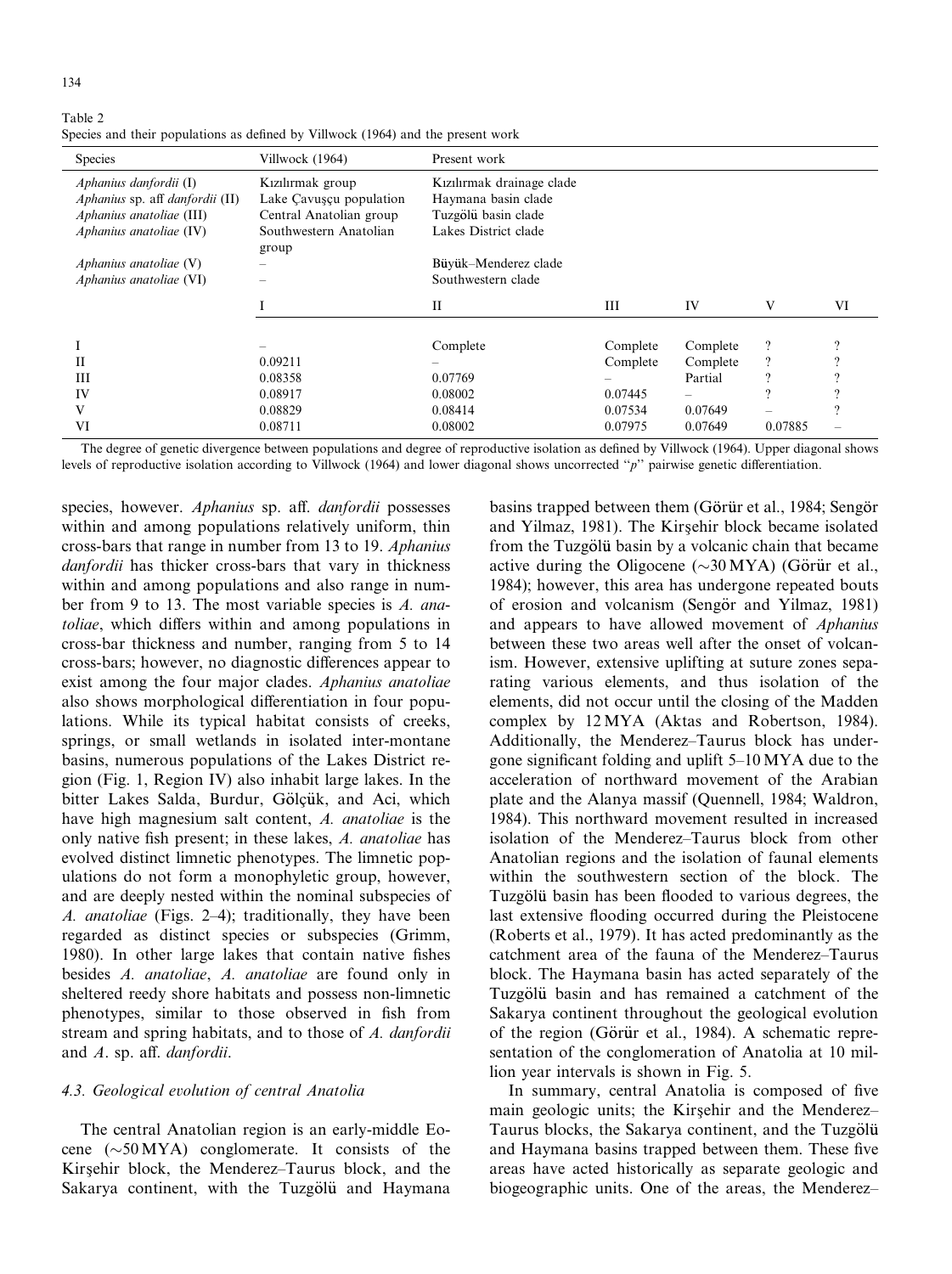

Fig. 5. A simplified account of the geological history of the conglomeration of Anatolia based on maps of the website of the Ocean Drilling Stratigraphic Network (Hay et al., 1999). Conglomeration of all Anatolian elements occurred by 30 MYA; however, extensive uplifting at suture zones separating various elements, and thus isolation of the elements, did not occur until the closing of the Madden complex by 12 MYA. Additional uplifting of the southwestern section of the Taurus–Menderez block occurred 10–5MYA as a result of indentation of the Alanya massif into the Taurus–Menderez block. Thin gray lines represent current coast lines. Geological blocks are shared in gray and ancient coastlines lie between them. Codes in figures are: SC—Sakarya continent, TM—Taurus–Menderez block, KB—Kirsehir block, ET—East Taurus block, P—The Pondites and the African and Arabian plates.

Taurus block, has undergone rapid and significant folding in its southwestern section, causing the creation of countless isolated valleys, which have also acted as biogeographically separate, however, to each other related units. Another area, the Tuzgölü basin, was not completely emerged, and thus, could not have contained suitable habitat until the final recession of a palaeo-lake Tuz during the Pleistocene (Roberts et al., 1979).

# 4.4. Historical biogeography of central Anatolia

The molecular and hybridization data for central Anatolian Aphanius are concordant with the geological history of central Anatolia. We observe monophyletic

groups inhabiting the Kirsehir block (A. danfordii), the Haymana basin, an extension of the Sakarya continent  $(A.$  sp. aff. *danfordii*), with the Tuzgölü basin  $(A.$  anatoliae), and the Menderez-Taurus block (A. anatoliae). Based on our calculations, we estimate 11.5–14.1 million year divergence among the main *Aphanius* clades inhabiting the Kirsehir block, the Menderez–Taurus blocked and the Haymana basin (Hrbek and Meyer, 2002). Within the Menderez–Taurus block, we also see an unresolved separation of  $\Lambda$ . anatoliae into the Büyük-Menderez River drainage, the Lakes District, and southwestern block clades, which show similar levels of among-clade sequence divergence. The Büyük–Menderez River drainage clade inhabits the geological suture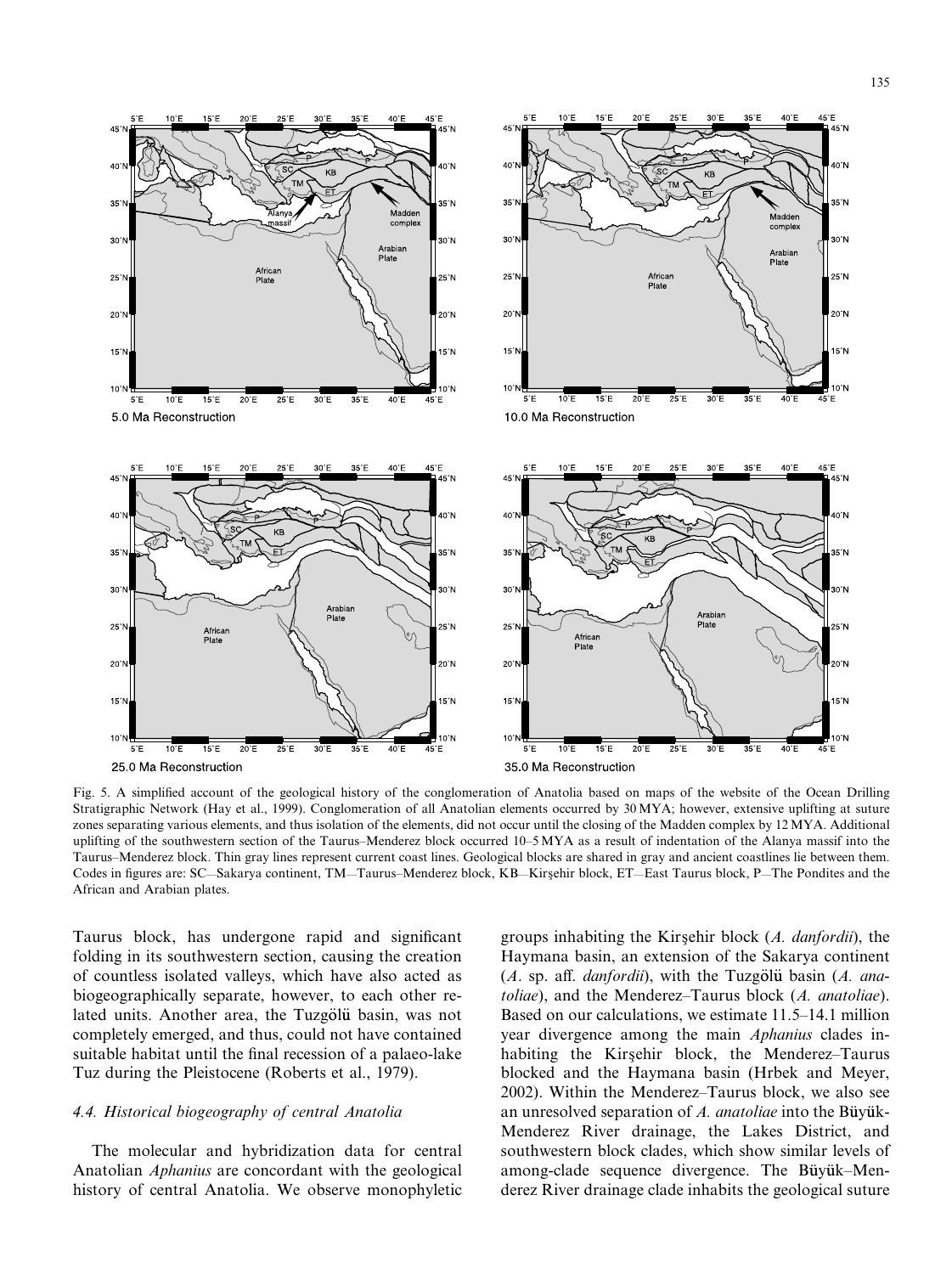of the Menderez–Taurus block and the Sakarya continent. The Lakes District clade inhabits the northern section of the Menderez–Taurus block, while the southwestern clade inhabits the southern section, the Dağları mountains of the Menderez–Taurus block. The uplift and folding of the Menderez–Taurus block 10–5 MYA as a result of the collision with the Alanya massif (Quennell, 1984; Waldron, 1984) is concordant with our 7.1 million year estimate of maximum among population within clade divergence.

The Tuzgölü basin clade of A. anatoliae inhabits a large area, however, among-population sequence divergence is low, and is likely correlated with a relatively recent colonization of the basin. Nested within the Tuzgölü clade are *A. anatoliae* populations from Lake Beysehir. Currently, an irrigation canal drains Lake Beysehir into the plain south of the city Konya. Based on historical records and maps, the construction of the 68 km long irrigation canal was started in 1914 and completed within two years. The canal itself is a channelized and regulated River Carsamba, which acted as a natural drainage of Lake Beysehir, emptying into a large wetland in the Tuzgölü basin; the wetland was historically located south of Konya and has been drained for agricultural purposes in the earlier part of this century. Historical and molecular data therefore support the hypothesis that Lake Beysehir has been the source population of A. anatoliae that colonized the Tuzgölü plain after its emergence near the end of the Pleistocene (Roberts et al., 1979) and that downstream directed gene flow from Lake Beysehir may continue. Low genetic differentiation among populations within the Büyük–Menderez and the Kızılırmak drainages suggests that gene flow can play a significant role in shaping the population structuring of Aphanius; however, the ecological opportunity must exist.

Aphanius killifishes are likely not unique in showing this kind of biogeographic pattern. The co-distributed fish species of the genus Pseudophoxinus (Cyprinidae) would be ideal candidates for testing the generality of the biogeographical scenario, as may salamandrid salamanders (Veith et al., 1998; Weisrock et al., 2001) and possibly melanopsid snails (Glaubrecht, 1993). Recently, Weisrock et al. (2001) have investigated the phylogenetic relationships of populations of the salamander Mertensiella luschani from the southwestern section of the Menderez–Taurus block, region VI of our study. This region, together with the Lakes District region, experienced significant folding and uplift 5– 10 MYA (Waldron, 1984). Weisrock et al. (2001) came to a qualitatively similar conclusion as we do regarding the biogeography of this area. M. luschani populations were deeply divergent and were estimated to have differentiated 5.9–7.9 MYA (7.6–10.1% pairwise sequence divergence) a range of dates concordant with those calculated for A. anatoliae populations from the Lakes

District area. Thus, it appears that the geological history of Anatolia has had a profound impact on the general biogeography of the region; however, additional studies necessary to investigate the generality of this pattern are warranted.

## Acknowledgments

We thank Fevzi Bardakçi, Kees Valkenburg, Bas Vlijm, and Ingo Wildekamp who were excellent and highly knowledgeable field companions. Jaime Garcia-Moreno read an earlier version of the paper. Support for this research was provided in part by the National Science Foundation (Postdoctoral Grant INT-0002213 to TH), the Belgian grant for Inter-university Poles of Attraction Program (to RW), and by grants from the Deutsche Forschungsgemeinschaft and the University of Konstanz (to AM).

#### References

- Aktas, G., Robertson, A.H.F., 1984. The Maden complex, SE Turkey: evolution of a Neotethyan active margin. In: Dixon, J.E., Robertson, A.H.F. (Eds.), The geological evolution of the Eastern Mediterranean. Geological Society Special Publication No. 17. Blackwell Scientific, Oxford, pp. 375–402.
- Avise, J.C., Walker, D., 1998. Pleistocene phylogeographic effects on avian populations and the speciation process. Proc. Roy. Soc. London B 265, 457–463.
- Bremer, K., 1994. Branch support and tree stability. Cladistics 10, 295– 304.
- Felsenstein, J., 1985a. Confidence limits on phylogenies: an approach using the bootstrap. Evolution 39, 783–791.
- Felsenstein, J., 1985b. Confidence limits on phylogenies with a molecular clock. Syst. Zool. 34, 152–161.
- Futuyma, D.J., Mayer, G.C., 1980. Non-allopatric speciation in animals. Syst. Zool. 29, 254–271.
- Glaubrecht, M., 1993. Mapping the diversity: geographical distribution of the freshwater snail Melanopsis (Gastropoda: ? Cerithioidea: Melnopsidae) with the focus on its systematics in the Mediterranean basin. Mitt. Hamb. Zool. Mus. Inst. 90, 41–97.
- Görür, N., Oktay, F.Y., Seymen, I., Sengör, A.M.C., 1984. Palaeotectonic evolution of the Tuzgölü basin complex, Central Turkey: sedimentary record of a Neo-Tethyan closure. In: Dixon, J.E., Robertson, A.H.F. (Eds.), The Geological Evolution of the Eastern Mediterranean. Geological Society Special Publication No. 17. Blackwell Scientific, Oxford, pp. 467–482.
- Graybeal, A., 1998. Is it better to add taxa or characters to a difficult phylogenetic problem? Syst. Biol. 47, 9–17.
- Grimm, H., 1980. Investigations on the problem of scale reduction and sulphate tolerance of West-Anatolian Cyprinodonts (Pisces). Int. Rev. Gesammt. Hydrobiol. 65, 280–517.
- Hall, T., 1999. BioEdit: a user-friendly biological sequence alignment editor and analysis program for Windows 95/98/NT. Nucl. Acids Symp. Ser. 41, 95–98.
- Hasegawa, M., Kishino, H., Yano, T.A., 1985. Dating of the humanape splitting by a molecular clock of mitochondrial DNA. J. Mol. Evol. 22, 160–174.
- Hay, W.W., DeConto, R., Wold, C.N., et al., 1999. Alternative global cretaceous paleogeography. In: Barrera, E., Johnson, C. (Eds.),